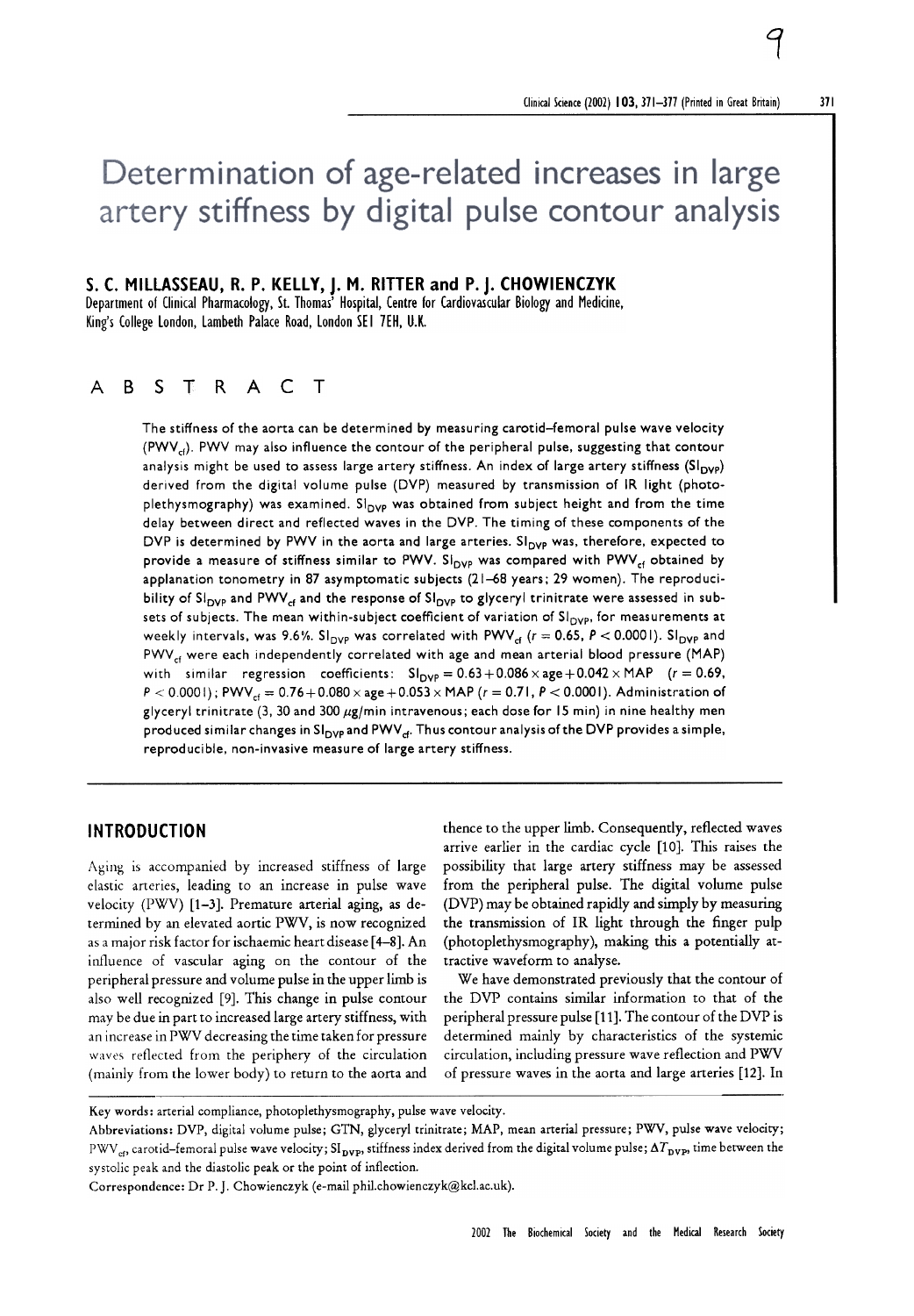the present study we have examined the timing of discrete components of the DVP to formulate an index of the contour of the DVP expected to relate to large artery stiffness ( $SI<sub>DVP</sub>$ ). We have examined the relationship of  $SI<sub>DVP</sub>$  to age in asymptomatic subjects on no drug treatment, and compared  $SI_{\text{DVP}}$  with values of PWV measured over the carotid-to-femoral region (PWV $_{\rm et}$ ). To examine the sensitivity or lack thereof of  $SI<sub>DVP</sub>$  to changes in tone of small arteries, we used glyceryl trinitrate (GTN), which markedly influences the contour of the DVP [13], but has little effect on large artery PWV [14].

## METHODS

#### Formulation of  $SI<sub>ovP</sub>$

The contour of the DVP is formed as a result of a complex interaction between the left ventricle and the systemic circulation. It usually exhibits an early systolic peak and a later peak or point of inflection that occurs a short time  $(\Delta T_{\text{DVP}})$  after the first peak in early diastole (Figure 1). The first peak is formed mainly by pressure transmitted along a direct path from the left ventricle to the finger (where it generates a change in blood volume). The second peak is formed in part by pressure transmitted along the aorta and large arteries to sites of impedance mismatch in the lower body, where it is reflected back up the aorta.  $\Delta T_{\text{DVP}}$  can thus be used to infer the transit time taken for pressure to propagate along the aorta and large arteries to the major sites of reflection in the lower body and back to the root of the subclavian artery [12]. This path length is unknown, but can be assumed to be proportional to subject height  $(b)$ . Since PWV over a given path equals path length/transit time, SI<sub>DVP</sub> was formulated as  $h/\Delta T_{\text{DVP}}$ . Because of the complexities of the formation of the DVP,  $SI_{\text{DVP}}$  cannot be considered as a direct measure of large artery PWV. It should rather be considered simply as an index characterizing features of the contour of the DVP that are determined mainly by PWV in the aorta and large arteries, and hence by the stiffness of these arteries.

#### Acquisition of the DVP and signal processing

A photoplethysmograph {Micro Medical, Gi11ingham, Kent, U.K.) transmitting IR light at 940 nm, placed on



# Figure I DVP recorded by measuring the transmission of IR light through the finger pulp

The systolic component of the waveform (open arrow/area) arises mainly from a forward-going pressure wave (Fw) transmitted along a direct path from the left ventricle to the finger. The diastolic component (hatched arrow/area) arises mainly from pressure waves transmitted along the aorta to small arteries in the lower body, from where they are then reflected back along the aorta as a reflected wave (Rw) which then travels to the finger. The upper limb provides a common conduit for both the directly transmitted pressure wave and the reflected wave and, therefore, has little influence on their relative timing. The time delay ( $\Delta I_{\text{DVP}}$ ) between the systolic and diastolic peaks (or, in the absence of a second peak, the point of inflection) is related to the transit time of pressure waves from the root of the subclavian artery to the apparent site of reflection and back to the subclavian artery. This path length can be assumed to be proportional to subject height (h), and an index of large artery stiffness (SI<sub>DVP</sub>) can be formulated as: SI<sub>DVP</sub> =  $h/\Delta T_{\text{DVP}}$ .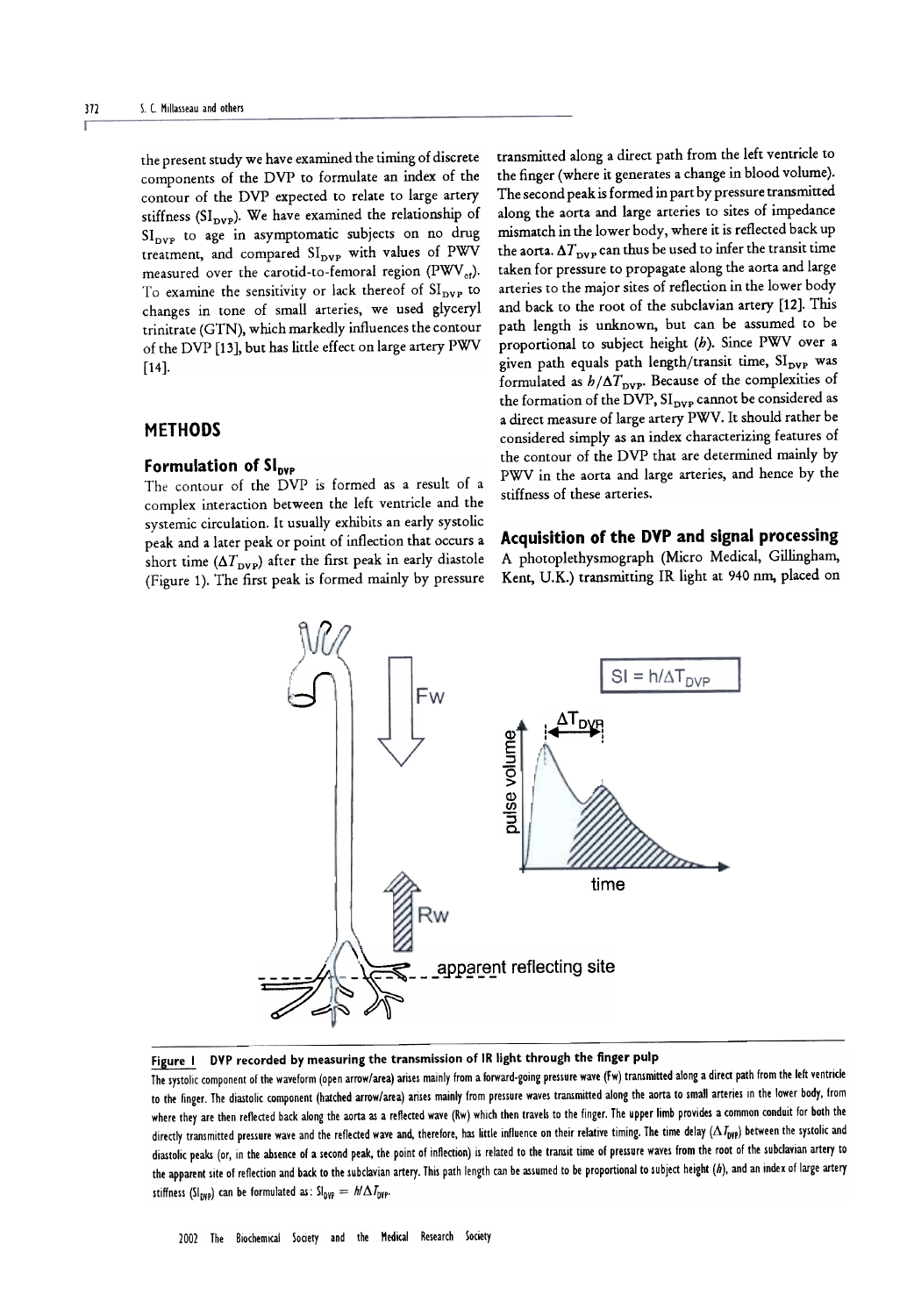

Figure 2 DVP and its first derivative (dDVP/dt) for waveforms exhibiting (a) a diastolic peak and (b) a point of inflection The diastolic peak/inflection point is defined as the point at which dDVP/dt is closest to zero. The diastolic peak occurs when dDVP/dt is zero, whereas an inflection point occurs when dDVP/dt approaches zero.

the index finger of the right hand was used to obtain the DVP. The signal from the plethysmograph (Figure 2) was digitized using a 12-bit analogue-to-digital converter with a sampling frequency of 100 Hz. Software developed in-house was used to provide an objective measurement of  $SI<sub>nyP</sub>$ . DVP waveforms were recorded over a 10 s period and ensemble-averaged to obtain a single waveform from which  $\Delta T_{\text{DVP}}$  was determined as the time between the first systolic peak and the early diastolic peak/inflection point in the waveform. This point was defined as the point at which the first derivative of the waveform is closest to zero (Figures 1 and 2).  $\mathrm{SI}_\mathrm{DVP}$ was calculated from subject height and  $\Delta T_{\rm DVP}$ :

$$
SI_{\text{DVP}} = b/\Delta T_{\text{DVP}}
$$

#### Determination of PWV $_{cf}$

 $PWV_{cf}$  was determined by measuring the carotid-tofemoral transit time. Carotid and femoral pressure waveforms were obtained non-invasively by applanation tonometry using a Millar tonometer (Millar Instruments) and Sphygmocor analysis software (Atcor). Waveforms ( obtained consecutively from the carotid and femoral arteries) were referenced to a concurrently recorded ECG, and transit time  $(\Delta t_{\text{cf}})$  was computed from the foot-to-foot time difference between the carotid and femoral waveforms. The distance between the surface markings of the sternal notch and the femoral artery was used to estimate the difference in path length between the carotid and femoral arteries  $(l_{\text{cf}})$ , and PWV<sub>cr</sub> was calculated from  $l_{\rm cf}$  and  $\Delta t_{\rm cf}$ :

 $\Delta t$ 

# Relationships of  $Sl<sub>ovP</sub>$  and PWV<sub>cf</sub> with age and blood pressure

The reproducibility of  $SI_{\text{DVP}}$  and  $\text{PWV}_{\text{cf}}$  was assessed in eight healthy men (aged 22-51 years) by obtaining three measurements separated by 1-week intervals but other-

| Table I | Subject characteristics        |  |
|---------|--------------------------------|--|
|         | HDL, high-density lipoprotein. |  |

| Characteristic                  | Mean<br>47 | S.D.<br>13.8 | Range<br>$21 - 68$ |
|---------------------------------|------------|--------------|--------------------|
| Age (years)                     |            |              |                    |
| Female/male                     | 29/58      |              |                    |
| Smokers/non-smokers             | 15/72      |              |                    |
| Body mass index $(kg/m2)$       | 25         | 3.6          | $18 - 36$          |
| Diastolic blood pressure (mmHg) | 74         | 9            | $51 - 92$          |
| Systolic blood pressure (mmHg)  | 125        | 15           | $91 - 178$         |
| Total cholesterol (mmol/I)      | 5.1        |              | $3.1 - 7.6$        |
| Triacylglycerols (mmol/l)       | 1.6        | 1.0          | $0.5 - 4.7$        |
| HDL-cholesterol (mmol/l)        | 1.5        | 0.4          | $0.8 - 2.5$        |

wise obtained under identical conditions.  $SI<sub>DVP</sub>$  and PWV<sub>et</sub> were determined in 87 asymptomatic subjects (29 women; mean age 47 years, range 21-68 years) recruited from the local community of South East London in response to advertisement for cardiovascular screening, No subject had a previous history of cardiovascular disease or was receiving vasoactive drugs, All subjects were screened by physical examination and routine biochemistry, Subject characteristics are given in Table 1, Following at least 15 min of semi-supine rest, three consecutive measurements of  $SI_{DVP}$  and  $PWV_{cf}$  were made, Blood pressure was taken as the mean of three measurements obtained by mercury sphygmomanometry after each measurement of  $SI_{\text{DVP}}$  and  $\text{PWV}_{\text{cf}}$ .

# Effects of vasoactive drugs on  $Sl<sub>nVP</sub>$  and  $PWV_{cf}$

The contour of the DVP is markedly influenced by tone in muscular arteries [12]. If  $SI_{\text{DVP}}$  is to provide a useful measure of stiffness in large elastic arteries, it is therefore important to establish whether it is sensitive to changes in smooth muscle tone in small arteries, independent of changes in large artery PWV. The effects of the vasodilator GTN were therefore examined in nine healthy normotensive men aged 23-45 years. Subjects attended on 2 days according to a single-blind randomized, two-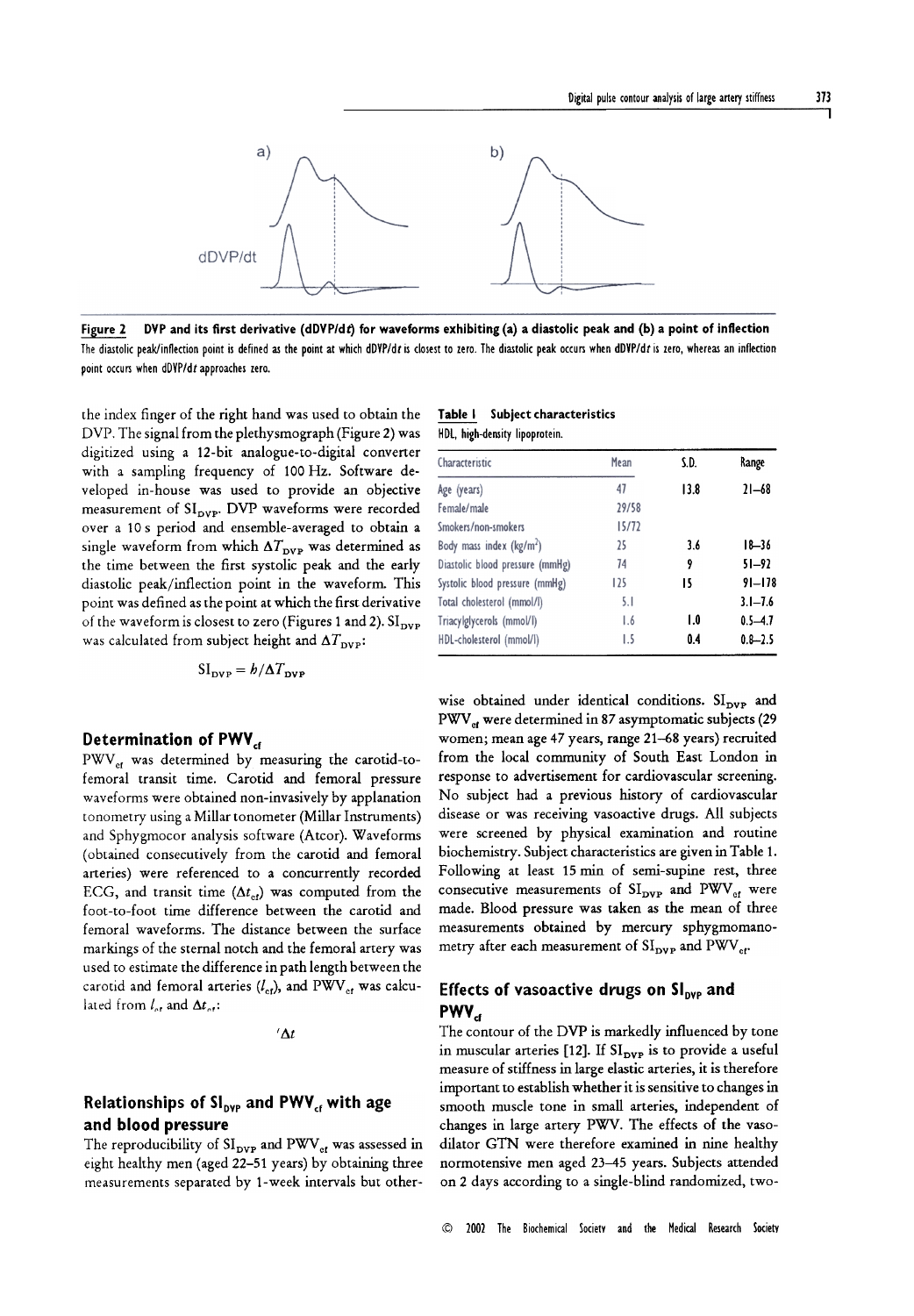phase, placebo-controlled crossover study design. Following 30 min of supine rest, subjects received an intravenous infusion of saline for 15 min and then, on separate days, intravenous infusions of GTN (3, 30 and 300  $\mu$ g/min; David Bull Laboratories; each dose for 15 min) and 0.9% saline vehicle.  $PWV_{cf}$  and  $SI_{DVP}$  were determined at 5 min intervals during the baseline period and at the end of each 15 min infusion of drug/placebo.

#### Ethics

All protocols were approved by St. Thomas' Hospital Research Ethics Committee, and all subjects gave informed consent.

#### **Statistics**

Subject characteristics are presented as means $\pm$ S.D. Reproducibility was expressed as the mean withinsubject S.D. and within-subject coefficient of variation [15]. Results are presented as means $\pm$ S.E.M. Associations between  $SI<sub>DVP</sub>$  and age, systolic blood pressure, diastolic blood pressure, mean arterial pressure (MAP; calculated as diastolic pressure plus one-third of pulse pressure), pulse pressure and total serum cholesterol, and between PWV<sub>et</sub> and these variables, were examined using univariate and multiple regression analysis. Because of co-linearity and because systolic blood pressure and pulse pressure are influenced by arterial stiffness, the only blood pressure measurement used in multiple regression analysis was MAP. The effects of drugs on haemodynamic measurements were examined using ANOVA for repeated measures.

#### Reproducibility

The mean value of  $SI<sub>nyp</sub>$  in all subjects (8.4 m/s;  $n = 87$ ) was of similar magnitude to that of  $PWV_{\text{er}}(9.3 \text{ m/s})$ . The mean within-subject S.D.s of  $SI_{DVP}$  and  $PWV_{cf}$  in the subset of subjects who participated in the reproducibility study ( $n = 8$ ) were 0.062 m/s and 0.068 m/s respectively. Within-subject coefficients of variation were 9.6% and 8.8% for  $SI<sub>DVP</sub>$  and PWV<sub>et</sub> respectively (not significant).

# Relationships of  $Sl<sub>ovP</sub>$  and PWV<sub>cf</sub> with age and blood pressure

Typical DVP traces in subjects of differing ages are shown in Figure 3.  $SI_{\text{DVP}}$  was correlated with PWV  $_{\text{cf}}$  ( $r =$ 0.65,  $P < 0.0001$ ; Figure 4). A slightly higher correlation was obtained for the relationship between  $\Delta T_{\text{DVP}}$  and aorto-femoral transit time ( $r = 0.70$ ,  $P < 0.0001$ ). By univariate analysis,  $SI<sub>DVP</sub>$  was correlated significantly with age  $(r = 0.67, P < 0.0001)$ , systolic blood pressure  $(r = 0.32, P < 0.01)$ , diastolic blood pressure  $(r = 0.48,$  $P < 0.0001$ ), MAP ( $r = 0.45$ ,  $P < 0.0001$ ) and total chol-



 $\Delta T_{\text{DVP}}$ 1+-..1

Figure 3 Typical DVP waveforms recorded in normotensive men, showing that the characteristics change with age The time delay between the systolic and diastolic peaks or, in the absence of a second peak, the point of inflection  $(\Delta I_{\text{DVP}})$  decreases with age as a consequence of increased large artery stiffness and increased PWV of pressure waves in the aorta RESULTS and large arteries.  $S_{100p}$  ( =  $N\Delta T_{D0p}$ ) increases with age.

esterol ( $r = 0.41$ ,  $P < 0.01$ ), but not with pulse pressure. PWV<sub>ct</sub> was correlated significantly with age ( $r = 0.67$ ,  $P < 0.001$ ), systolic blood pressure ( $r = 0.47, P < 0.0001$ ), diastolic blood pressure  $(r = 0.44, P < 0.0001)$  and MAP ( $r = 0.50$ ,  $P < 0.0001$ ), and weakly with pulse pressure  $(r = 0.25, P < 0.05)$ , but not with total cholesterol. Multiple regression analysis demonstrated  $SI<sub>DVP</sub>$  and PWV<sub>et</sub> to be independently correlated with age and MAP (Figure 5) ( $r = 0.69$  and  $r = 0.71$  for  $SI<sub>pvP</sub>$  and PWV<sub>ct</sub> respectively; each  $P < 0.001$  for age and  $P < 0.5$  for MAP). Regression coefficients relating  $SI_{\text{DVP}}$  and PWV<sub>ct</sub> to age (0.86 and 0.80 m  $\cdot$  s<sup>-1</sup>  $\cdot$  year<sup>-1</sup> for  $SI<sub>DVP</sub>$  and PWV<sub>et</sub> respectively) and to MAP (0.042 and 0.053 m  $\cdot$  s<sup>-1</sup>  $\cdot$  mmHg<sup>-1</sup> for SI<sub>DVP</sub> and PWV<sub>et</sub> respectively) were similar.

### Effects of GTN on  $Sl<sub>ovP</sub>$  and PWV<sub>cf</sub>

During the intravenous infusion of saline vehicle there were no significant changes in heart rate, blood pressure,  $SI<sub>DVP</sub>$  or PWV<sub>cr</sub>. GTN decreased blood pressure from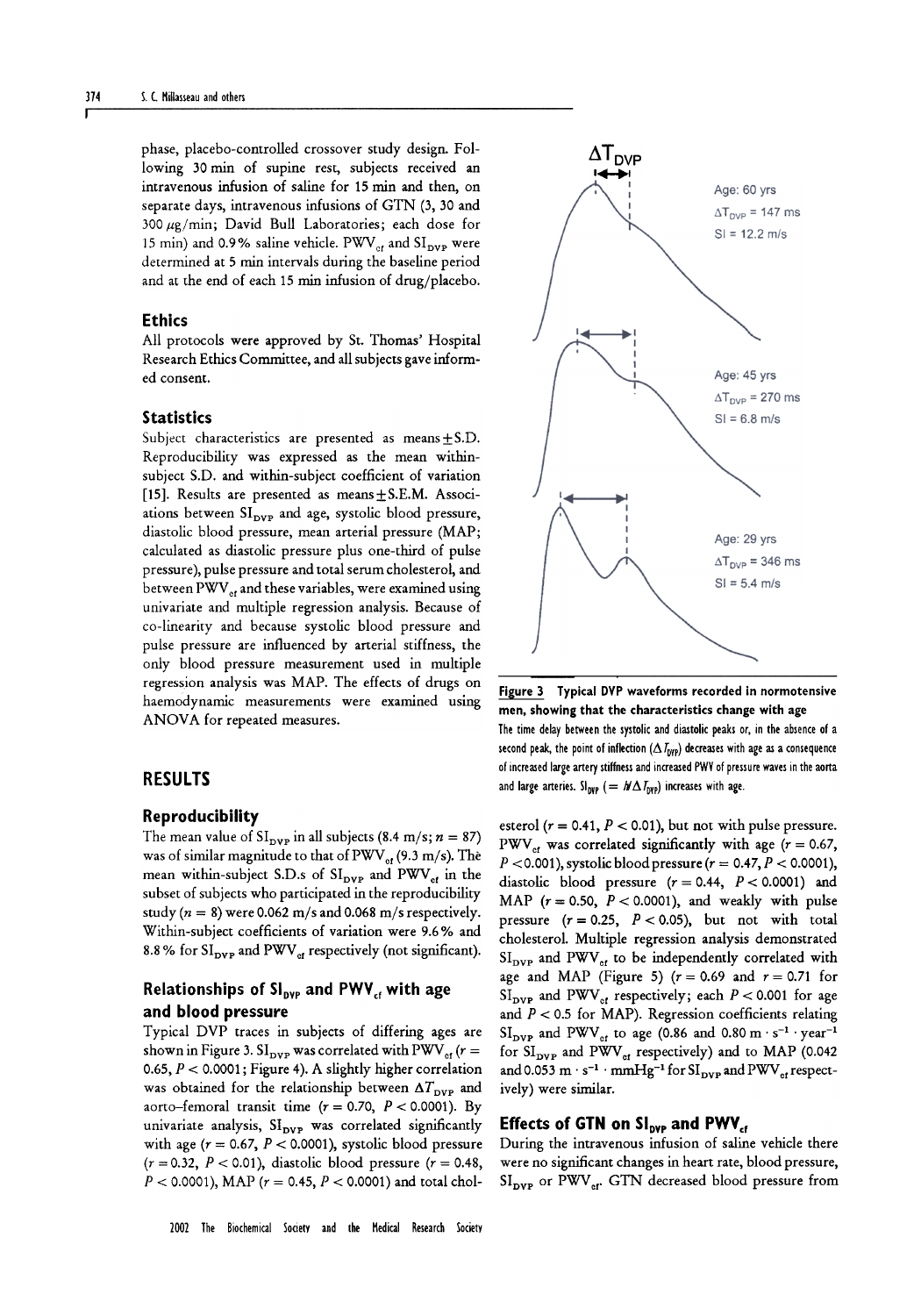



(a) Scatter plot ( $r = 0.65$ ,  $P < 0.0001$ ); (b) Bland-Altman plot. Broken lines represent 2S.D.s from the regression line or from the mean difference between the measurements.



Figure 5 Relationships of (a)  $Sl_{DVP}$  and (b) PWV<sub>cf</sub> with age and MAP



Figure 6 Effects of intravenous infusions of GTN on DVP in a healthy subject The major change is in the height of the diastolic component of the waveform (assessed by the reflection index; RI = a/b) rather than in  $\Delta T_{\text{DVP}}$  or SI<sub>DVP</sub>.

 $125 \pm 5/62 \pm 2$  to  $109 \pm 4/48 \pm 1$  mmHg (P < 0.001). GTN produced profound changes in the height of the diastolic peak of the DVP relative to the systolic peak (Figure 6), reducing the diastolic peak/systolic peak reflection index from  $64 \pm 3\%$  to  $29 \pm 6\%$  ( $P < 0.0001$ ). The effects on  $\mathrm{SI}_\mathrm{DVP}$  were relatively modest, and of

~ 2002 The Biochemical Society and the Medical Research Society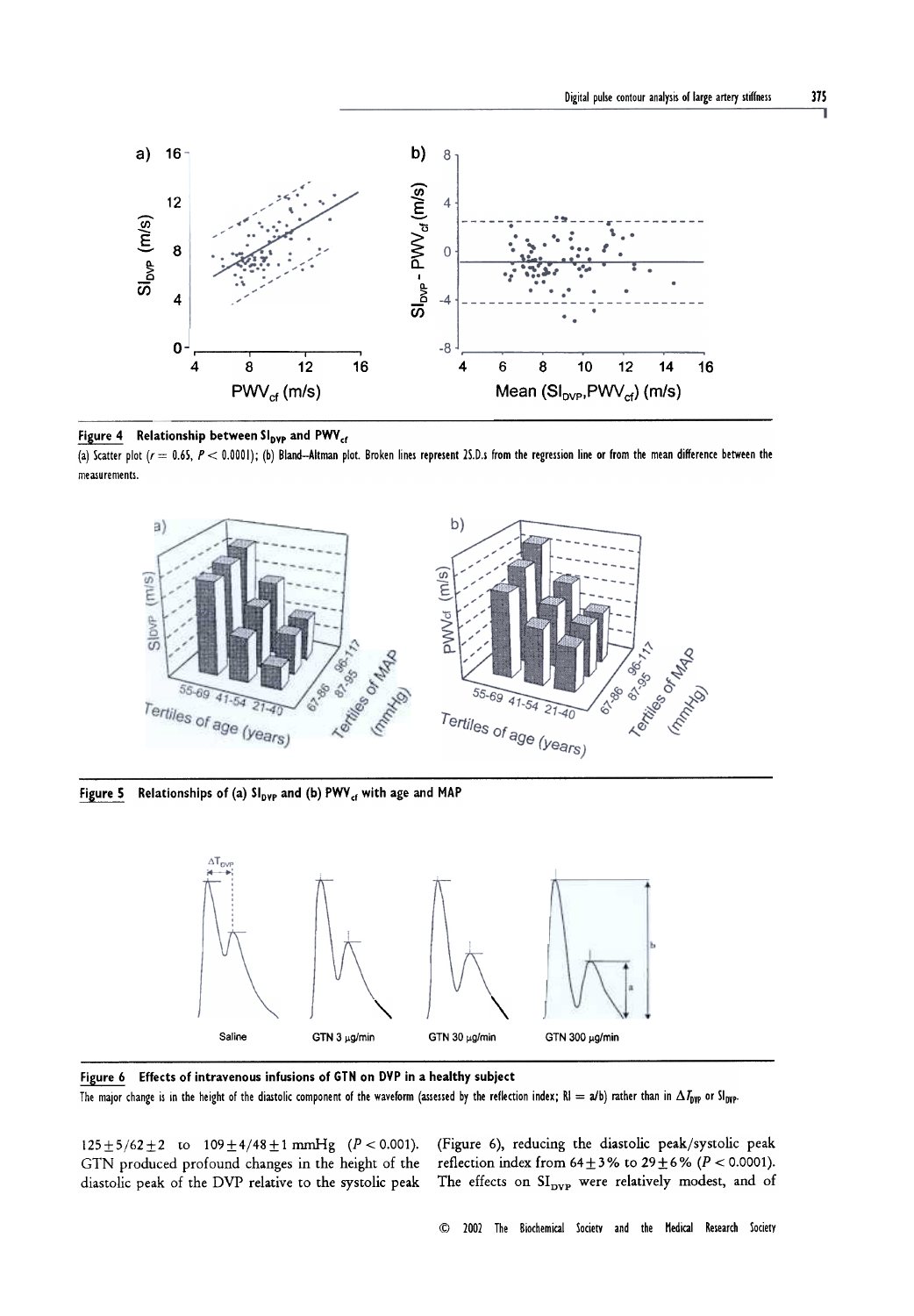

Figure 7 Changes from baseline following GTN in MAP, Sl<sub>DVP</sub>,  $PWV_{rf}$  and reflection index (RI)

The reflection index was computed as the height of the diastolic peak of the DVP relative to that of the systolic peak in healthy subjects ( $n = 9$ ). Significance of differences:  $P < 0.05$ ,  $P > 0.01$  compared with baseline.

comparable magnitude to those on  $\text{PWV}_{\alpha}$  (Figure 7). At the highest dose, GTN decreased  $SI_{\text{DVP}}$  by 1.2 m/s (from 6.5  $\pm$  0.19 m/s at baseline to 5.3  $\pm$  0.27 m/s; P < 0.001), and PWV<sub>at</sub> by 0.9 m/s (from 8.1 to 7.2 m/s;  $P < 0.05$ ).

# **DISCUSSION**

A number of indirect and direct measures of large artery stiffness have been proposed. PWV is inversely related to arterial distensibility by the Bramwell-Hill equation [1]. Its determination over the carotid-femoral region is the most direct measurement of large artery stiffness that has been applied in large numbers of subjects. Laurent et al. [8] have shown it to be a powerful independent predictor of all-cause and cardiovascular mortality. Of the indirect measures, pulse pressure has been widely used. The observation that pulse pressure is strongly associated with cardiovascular events [16-20] has been attributed to the relationship between pulse pressure and aortic stiffness. Pulse pressure is determined mainly by large artery stiffness and cardiac output, although it is also influenced by peripheral resistance [21]. The relationship between pulse pressure and PWV is, however, relatively weak (in the present study a correlation coefficient of only  $r =$ 0.25 was observed). Various types of pulse wave analysis have been used to provide indirect estimates of large artery stiffness. Systemic arterial compliance can be derived from the contour of the carotid pressure pulse waveform and simultaneous measurements of cardiac output [22,23], but is influenced by peripheral as well as aortic compliance. The calculation also makes assumptions regarding the formation of the central pulse waveform [24]. Assumptions regarding the validity of Windkessel models of the arterial tree and problems in the estimation of cardiac output also underlie other

'diastolic decay' methods for estimating arterial compliance from the peripheral pressure waveform [24]. The aortic augmentation index, derived from the carotid pressure pulse or from the radial pressure pulse with the use of a radial-to-central pulse transfer function, has been proposed as a measure of arterial stiffness. However, although the aortic augmentation index exhibits a reasonable correlation with  $PWV_{cf}$  under basal conditions, vasoactive drugs cause it to change markedly and independently of  $PWV_{cf}$  [14]. Analysis of the second derivative of the DVP ('acceleration plethysmography') has been used by Takazawa and colleagues [25] to derive indices of age-related changes and of vascular tone, but the physical interpretation of these indices remains obscure. Furthermore, the degree to which these indices are inter-related and the extent to which they depend upon arterial tone, arterial stiffness, other factors or the interaction between them is unknown.

The present study describes an index,  $SI<sub>DVP</sub>$  of the contour of the DVP that is influenced by the PWV of pressure waves in the aorta and large arteries.  $SI<sub>two</sub>$ cannot be expected to provide identical information to  $PWV_{\text{cr}}$  since the contour of the peripheral pulse is complex and  $SI<sub>DVP</sub>$  is likely to be influenced by factors other than PWV , such as the characteristics of ventricular ejection and the exact distribution of sites of pressure wave reflection. Furthermore, since the major site of pressure wave reflection lies distal to the femoral arteries,  $SI<sub>pre</sub>$  will be influenced by the distensibility of these arteries in addition to that of the aorta, and it is notable that age-related changes seen in elastic arteries are not seen in muscular arteries [26]. Despite these reservations, the correlation between  $SI_{\text{DVP}}$  and  $PWV_{\text{cf}}$  is striking, being higher than that reported for other widely used indices of arterial stiffness, such as systemic arterial compliance, for which the correlation with  $PWV_{ct}$  has been reported to be 0.47 in healthy subjects [27]. The similarity of the relationship between  $SI<sub>DVP</sub>$ , age and blood pressure and that between  $PWV_{cr}$ , age and blood pressure further supports the concept that  $SI<sub>pre</sub>$  and  $PWV_{cf}$  are influenced by similar factors. Although we studied subjects with a large range of values of aortic stiffness, our study does not validate the use of  $SI<sub>DVP</sub>$  in older subjects with hypertension or other risk factors for atherosclerosis that have  $PWV_{ct}$  values exceeding those seen in the present study.

In addition to the timing of reflected pressure waves, the contour of the peripheral pulse is influenced by the amplitude of pressure wave reflection, with this amplitude determining the height of the diastolic component of the DVP. Pressure wave reflection is dependent on the vascular tone of small muscular arteries, and vasoactive drugs may influence reflection independently of effects on large artery stiffness and hence PWV. To investigate whether such changes in reflection influence  $SI<sub>pvP</sub>$ , we examined the effects of GTN on  $SI<sub>DVP</sub>$  and PWV. As